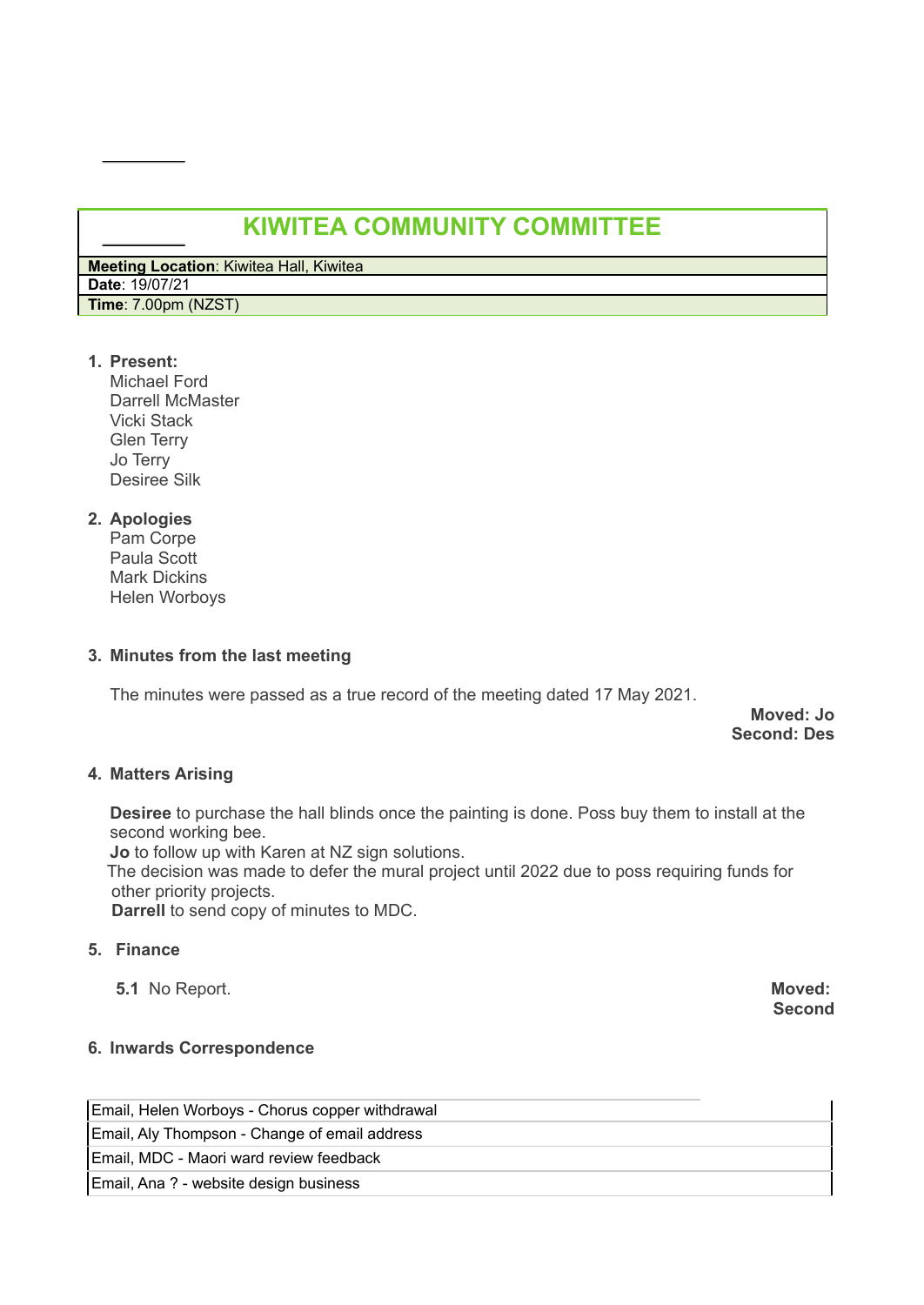#### Email, google alert verifying recovery email - lipstick42@hotmail.co.nz

Email, Aly Thompson - Unable to attemd KCCM 19th July

Email, Victoria - request for information for hoedown

Email, Glen - Drawings and quote for mural

Email, MDC - notification of paint dropoff

Email, MDC - Funding request for 2022/23 annual plan. Deadline 03/09/21

Email - Neighbourhood support - Community singalong 22/07/21

#### **7. General Business**

Working bee **No 2 will be on 1st Aug 2021 at 9.30am**. Working bee **No 3 will be on 8th Aug 2021 at 9.30am**.

**Jo** to get painting supplies, tape, drop sheets, more brushes etc.

**Jo** to put working bee dates/times on KC fb page.

**Glen** to hire scaffolding if available.

**Desiree** and **Jo** to get quotes for the kitchen unit lay out.

Aly Thompson from Neighbourhood support attending our next meeting so please hand out your contact detail slips and bring to next meeting if poss.

**Darrell** to email Micheal Ford with the issues with the Perry line road layout changes with photos.

Generally a disappointing result with many unfinished areas, hazardous areas and areas requiring remedial action.

**Jo/Paula** to delete the KCC fb page and everyone to use with messenger or email. To much confusion with some people using some formats and not others.

#### **8. Council Matters** Council Update; **MDC Report July 2021**

10 Year Plan adopted, and signed off by Auditor. Average rates increases.

Year 1. 5.75%,

Year 2. 5.70%,

Year 3. 4.86%,

Years 4 - 10. 2.90%

While high, these are a lot less than Palmerston North or Horizons at 8% - 9%, let alone Wellington and many other places at 13% +.

Community event funding put back in the plan, following community consultation, and Council agreed to provide \$2,500 discount on building consent fees for earthquake strengthening and replacing earthquake prone buildings, and some resource consent fees relating to the strengthening of heritage buildings.

Mayor, Chief Executive and 4 Councillors attended Local Government NZ Conference in Blenheim. Speakers included Prime Minister, Deputy Prime Minister, Minister of Local Government and Minister of Housing, and Opposition Spokesperson for Local Government. 3 Waters Reform, and the Future of Local Government were heavily featured, and somewhat contentious.

PNCC has agreed to prioritise its part of the Feilding to PN cycleway/walkway, so hopefully might be finished in a year or so.